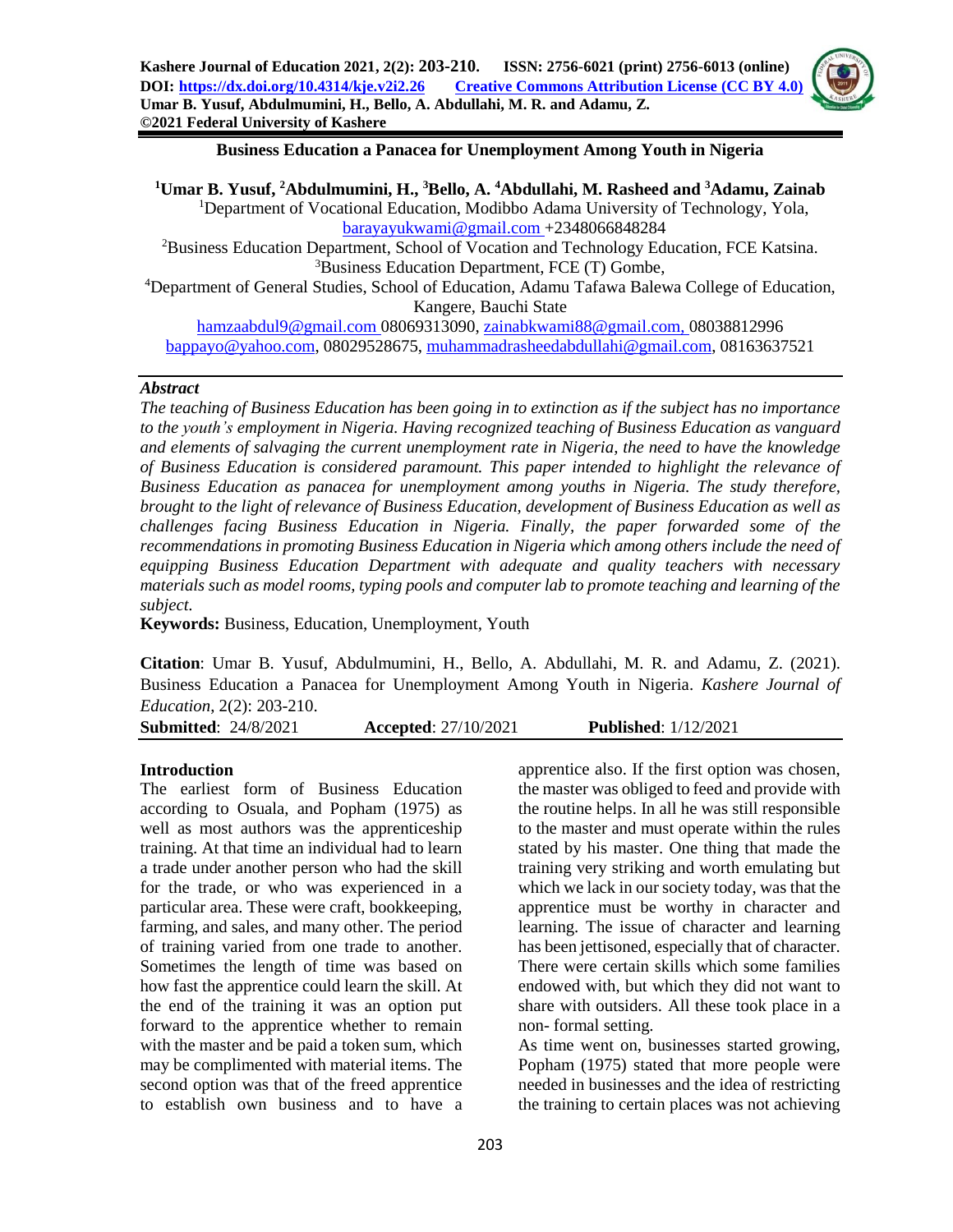

much and itinerant tutors started veiling around the country United State of America (USA) giving instruction in book keeping and penmanship. Youths started appreciating the need for business skills and grammar schools started including book keeping, penmanship and commercial arithmetic in their curricula as a result of demands for commercial training. This gave Business Education a place in the formal setting. However, the earliest type of business training in colonial Nigeria was done on-the-job after primary or secondary education. It was believed that after secondary education a worker could be trained on the job to acquire skills in office occupation, except in typewriting and shorthand aspects of secretarial occupations. As a result, graduates of secondary schools were automatically employed into clerical positions on application and interviewing.

Presently, with the increasing number of Nigerian youth with capability to be employed in government agencies were not opportune, due to high level of unemployment and competition in the country almost in every sector of the economy. The unemployment rate was high and obviously securing employment is difficult for an average Nigerian. Business Education involves teaching of students the fundamental concept, theories and process of business as well as equipping the youths with necessary skills and techniques to be selfemployed (Amuchi & Matsayi, 2018). Therefore, this paper examined the concept of Business Education as a panacea for unemployment among youths in Nigeria.

### **Conceptual Clarification**

Business Education is an area of Education which deals with the study of the subject of related disciplines. It is a combination of two disciplines dealing mainly with the art of shorthand writing, typewriting, accounting, business mathematics, secretarial duties, and commerce and office practice. The field of study offers every individual an opportunity to develop those abilities, skills and understanding of the vocational opportunity available. One of the important macroeconomic problems of our system is

unemployment. Unemployment exists because most of the products of our Education system look for jobs that do not exist because the system of education was general in nature not meeting specific occupational needs (Aliyu 1999).

Business Education plays a significant role in Nigeria's economic growth and development. It improves personal qualities and builds the attitudes of youths that are necessary for adjustment to personal and employment situations, and also provides knowledge, skills and competence for individuals to function well in office occupation and also create jobs for themselves and others (Amoor, 2010). In spite of Federal Government's initiatives to alleviate unemployment and poverty in the society the nation's economy is still characterized by high rate of unemployment and poverty. Now that the nation is experiencing economic meltdown, which will in turn, increase the rate of unemployment and poverty in the society, integrating entrepreneurship courses into the curriculum of Business Education programme in Nigerian institutions is a right call and at the right time since entrepreneurship Education will provide additional skills, resources, and methodologies to Business Education graduates to transform their ideas into visible and viable businesses after graduating from the College. If this is rightly done, the graduates do not need to queue up in the labour market for paid employment but rather create jobs for themselves and others. This will go a long way in reducing poverty in the society and unemployment in the labour market.

In order to be able to understand the concept of Business Education, it would be necessary to look at the definitions of Business Education in the past and present time. This is because technology has helped to change definitions of certain things. It therefore, implies that Business Education, as a course of study has to move with time.

Aliyu (1999) stated that "Business Education is education to produce goods and services". One teacher responded as economic concepts necessary for living in a business economy. Another teacher Amuchi & Matsayi (2018)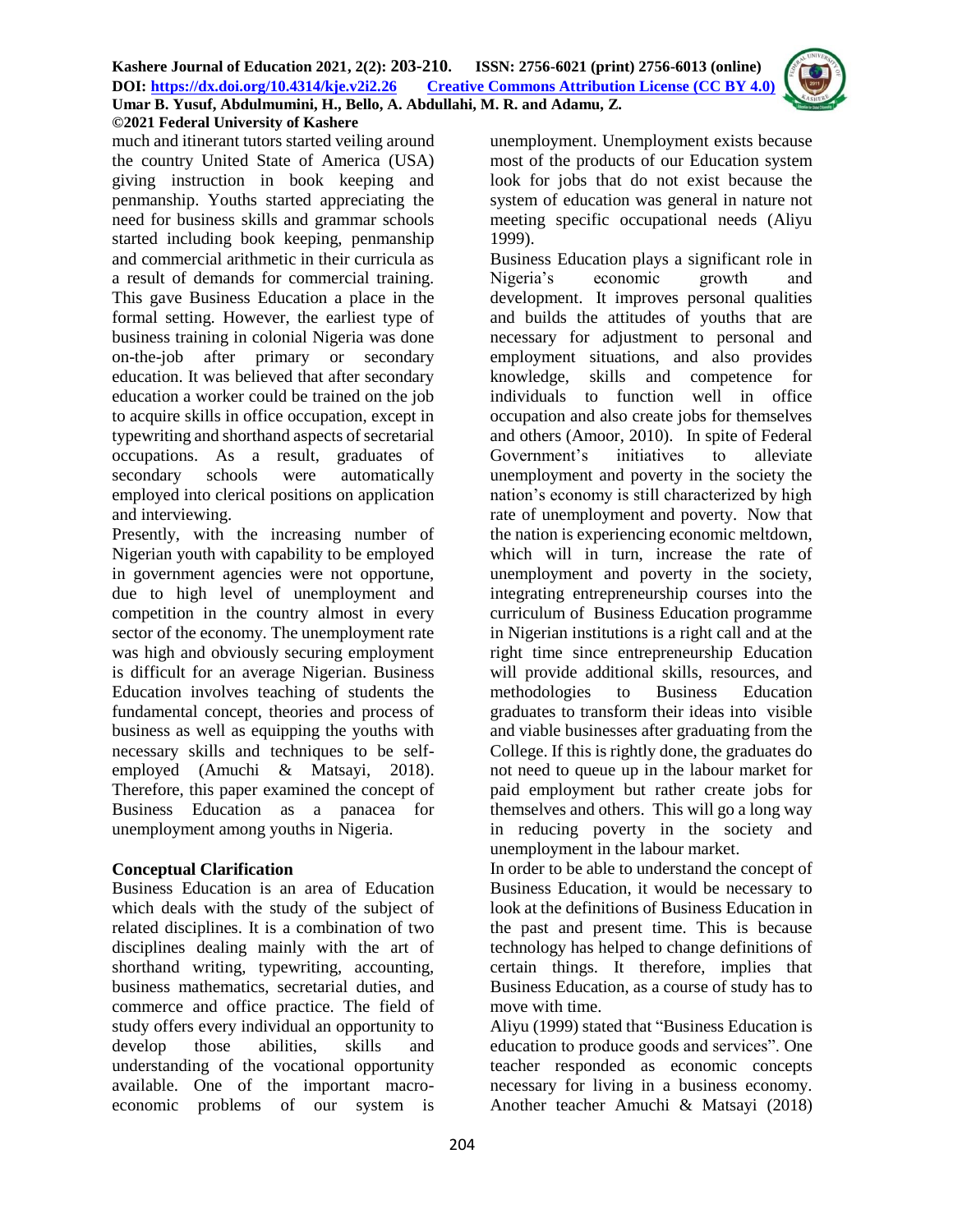opined that it's learning skills to enter a business or distributive job. A person on the street said "Shorthand and typing, that's it". After looking at the different views of people about Business Education, Lawal (2005), came to a conclusion that: Business Education is a course that prepares students for entry into and advancement in jobs within business and it is equally important because it prepares students to handle their own business affairs and to function intelligently as consumers and citizens in a business economy. Amoor (2010) defined Business Education as those business programmes and courses taught ordinarily at the Schools and Colleges. Ugwuogo (2013) defined Business Education as an essential part of the preparation of youths for live and living. Also affirm that business education as a programme of instruction which consists of two parts (1) Office Education a vocational programme of office careers through initial, refresher and upgrading Education and General Business Education a programme to provide students with information and competences which are needed by all in managing personal business affairs and in using the services of the business. Still on the definition of Business Education, Igboke (2006) defines Business Education as that facet of Educational training that helps the individual to acquire relevant skills needed for living. Igboke (2006) gave another definition as an Educational programme that equips an individual with functional and suitable skills, knowledge, attitude and value that would enable him/her operates in the environment he/she finds himself/herself. It can be seen from the foregoing discussions that as the years go by; the definitions of Business Education continue to change. This means that Business Education is not static. It could be deduced from the definitions above that Business Education is an Education for and about business. It combines both theoretical and practical knowledge. In the same vein, it exposes the recipient to the economic system of his country and equips him with lifelong skills that would enable him to make reasonable judgment as a producer, employee or consumer of goods and services.

Today we are speaking broadly of Business Education as that aspect of the total educational programme that provides that knowledge, skills, understanding, and attitudes needed to perform in the business world as producer or consumer of goods and services that business offers. According to Hamman (1999). Business Education with the training of the individual for business and about business the former focusing on those who need career in business and the latter is for all students in the entire school system irrespective of their career aspirations. (Abdulkadir,2011), views Business Education as that specialized type of education which by its versatility equips its recipient with the skills, competencies, and attitude, necessary to make him a useful and self-reliant citizen. Business Education deals with empowerment necessary to meet business challenges in a dynamic business world or society. It offers youths the ability to cope with emerging changes in Education, and in business where the person is expected to manifest all the skills acquired while in training. Therefore, Business Education is planned for training and developing youths to expose them in the field of business, and as a professional, consequently, expanding the way for imparting competences for economic development of the society.

**The State of Youth Employability in Nigeria** Nigeria's population is said to have reached about 167 million people in 2012 (National Bureau of Statistics). The National Population Commission (NPC, 2013) states about half of the population is made up of youth, defined as individuals between 15 and 34 years of age. Unfortunately, as the youth population grows, so does the unemployment rate. In fact, unemployed youth numbered about 11.1 million in 2012 according to Iwayemi (2013). Here we explore a number of trends in youth unemployment in Nigeria and discuss various government programs attempting to address the problem.

The younger youth struggle even more to find jobs: At least two-thirds of unemployed youth are between 15 and 24 years of age. And, in terms of gender, available statistics show that a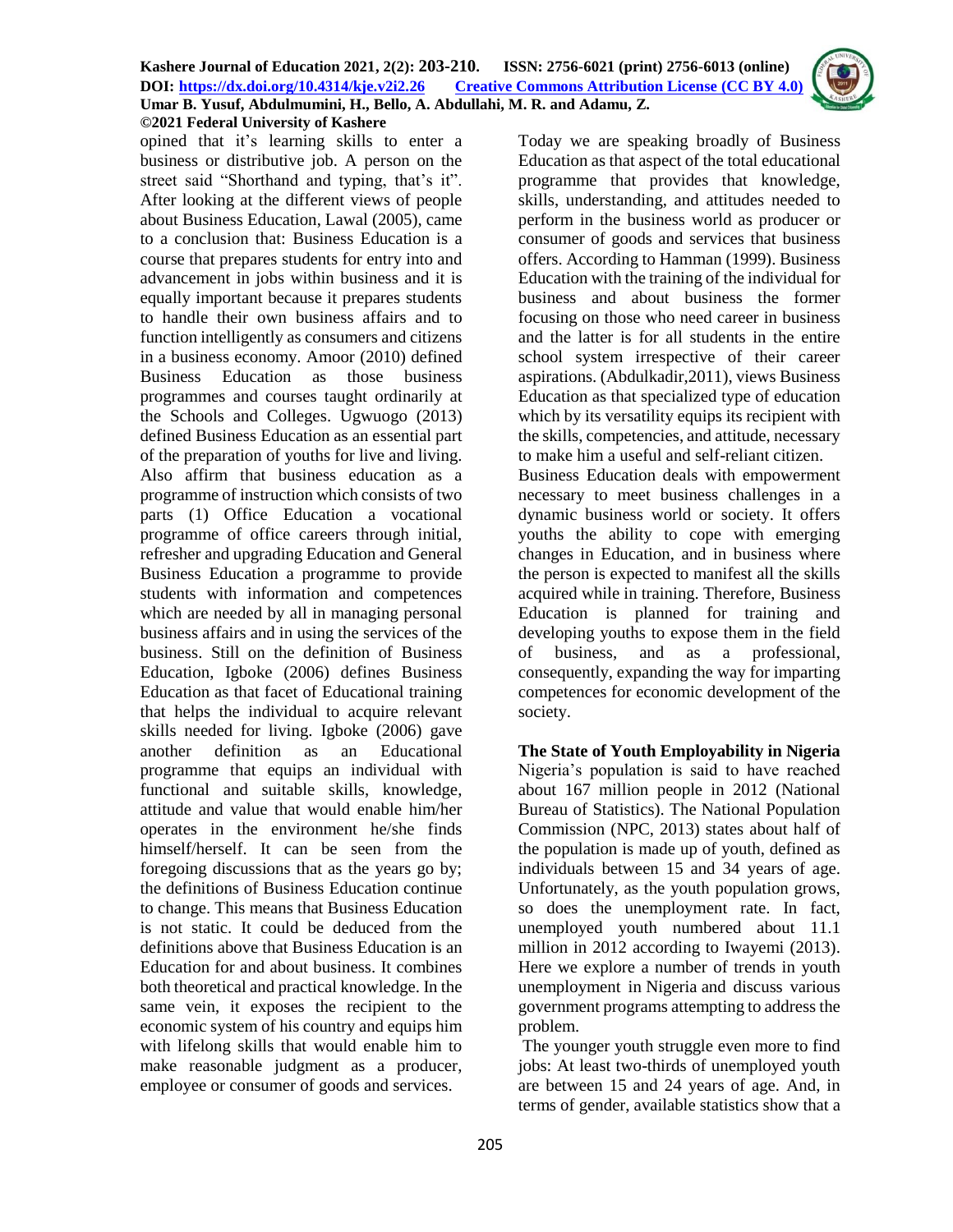

majority of unemployed youth are female. Analysis of youth unemployment by geographical settlement location (rural and urban areas) indicates that youth unemployment is mostly in rural areas and rapidly growing: From 2010 to 2011, the share of unemployed youth in rural areas increased from 47.59 percent to 59.95 percent. The population of unemployed youth in rural areas rose from 2.9 million in 2008 to about 5.9 million in 2012. (Asaju et el 2014).

Relatedly, in terms of education, from 2008- 2012, over half of unemployed youth did not have an education past primary school. This particular group has consistently accounted for over 50 percent of all unemployed youth. However, graduates of tertiary institutions also seem to be badly hit by unemployment too making up about 20 percent of youth unemployment and often remaining unemployed for upward of five years after graduation (Tunji 2019).

Falusi (2014) opined that several factors may be blamed for the prevalence of youth unemployment in Nigeria. There is a high population growth rate 3.5 percent per annum which accompanies an already large national population of over 167 million people. In addition, deficient school curricula and poor teacher training have contributed to the failure of educational institutions to provide their students the appropriate skills to make them employable. Since schools in rural areas are generally more deficient in infrastructure, teaching facilities and teacher quality than schools in urban areas, this may help account for the high growth in rural unemployed youth. In fact, some experts suggest that the major jump in rural youth unemployment in 2011 could be due to the mass failure in examinations conducted among final-year students in 2010, which made many of them unemployable in 2011.

In addition to these supply factors, there is a lack of vibrant industries to absorb competent graduates. This obstacle was in part caused by an infrastructural deficit and a debilitating structural adjustment program (SAP) implemented by Nigeria in the 1980s, which led to the closure of many industries and from

which the country is yet to fully recover. It is also well-known that the youth unemployment situation has been aggravated by flawed and inconsistent public policies on employment.

Another reason might be that policy makers have had to confront inadequate information and data that can form the basis of effective planning. As reported in other studies such as Abdulkadir (2011), employment data are very hard to obtain, even from statutory institutions and agencies established for gathering socioeconomic data. Where unemployment registers exist at all, they are limited to urban areas, and, in fact, not all those searching for employment attempt to register. In the absence of such data, policymakers tend to rely on cross-sectional household surveys, which are often inconsistent and full of errors. This lack of data makes it difficult for policymakers to understand the nature of the employment challenge and make informed decisions on how to support young people in the labor market. The scarcity of data on informal employment and entrepreneurship in particular is a major obstacle, given the importance of this sector for youth employment.

### **Relevance of Business Education to Nigerian Youths**

The relevance of Business Education for youth's employability and reliance cannot be over emphasized. It helps youth's development, which Business Education in a free enterprise economy as a distinct philosophy geared to effective economic citizenship, personal business competence, and continued refinement and operation of business system (Hamman, 1999). Business recognizes the contributions that education makes to improve organization and procedure and to human relations in general with consumers; labour and government. There is an appreciation in the community in the role of business; freedom of enterprises and right to profit as legitimate aspirations. Business Education fosters those values in a free enterprise. In Nigeria, the nation takes the initiative to identify Business Education goals and adopt-techniques of planned development for achieving these goals.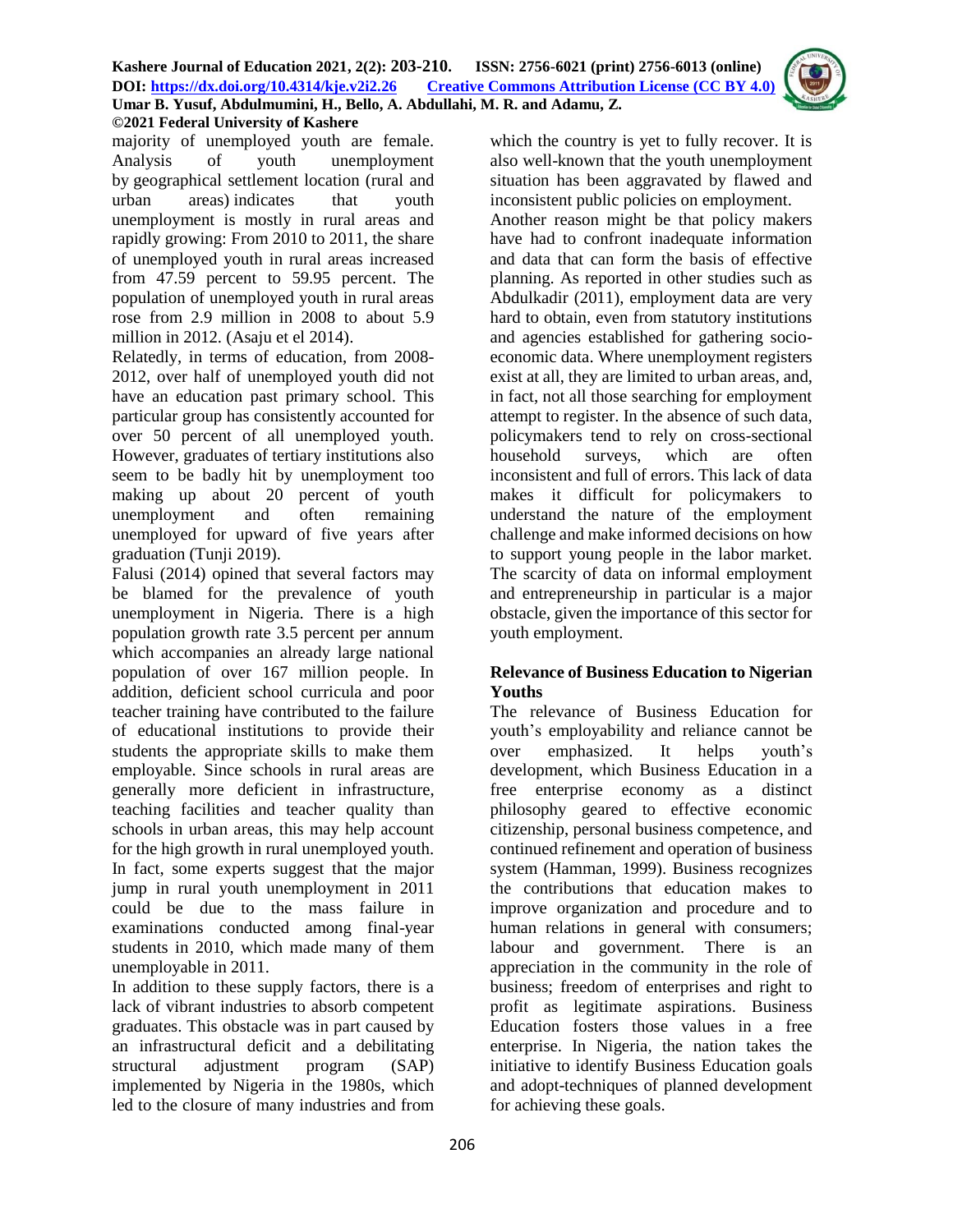**1. Business Education for Self-employment** Business Education helps in self-employment, it concerns itself primarily with preparing (youths) men and women for employment in business, office and distributive occupations. Continuous increase in employment opportunity.

### **2. Business Education as a Career Orientation**

Iboke 2005 stated that Business Education offers to every individual, who undertakes vocational training capable of yielding saleable skills as self-employed, an opportunity to develop those skills, abilities and understandings that will enable them to handle completely personal business affairs, develop understanding of the vocational opportunities available in the broad field of business; and to assume his citizenship responsibilities through enlightened participation in an understanding and appreciation of the Nigerian enterprise system. It also offers the youths who wishes to pursue a career in business an opportunity to develop these skills, abilities and understanding that will enable them to enter or to provide them with occupational intelligence to enable them fit into and find job satisfaction in the labour force of the complex and dynamic national economy.

# **3. Business Education as the Livewire of the Economy**

According to Hammam, (1999) Business Education is the live wire of national economy and that is an assurance that it will continue to grow tremendously because a graduate of Business Education stands a great chance of being employed or self-employed. Though gainful employment people increase their wage earnings power, acquire more goods and services thereby increasing their standard of living; savings and investment would also emerge, to facilitate employability and reliance.

### **4. Business Education as the Objectives of Self Reliance**

Business Education, is also directed helping students to understand better and to act more intelligently in dealing with the crucial

problems that face their country's economy. To deal with these problems intelligently they have an understanding of business economic system. Business Education assists students in making the transition from the pursuit of academic training to the reality of active participation in the work force (Aliyu, 1999). According to Igboke (2005), Business Education is training for discipline. It is also training for self-reliance indeed. It is the training of an individual's total person for the business, in business and about business, which teaches him/her how and when to depend upon himself/herself not only for his/her economic survival but also for performing social responsibilities.

### **5. Business Education as the Objectives of Economic Efficiency**

Business Education equips individuals with the knowledge of the business world. This ranges from investment opportunities, insurance policies, advertising practices, mode of financial transactions, means of payment, borrowing, to entrepreneurship. According to Ugwuogo (2013) economic literacy is the right of every citizen which should encompass bodies of knowledge about how the wealth of the nation is derived, how it is distributed and the place of the individual in the scheme of the economy, Nigeria should therefore have to pursue vigorously a viable functional Educational programme to enable it achieve its national objectives. This paper is now stressing for a well-articulated Business education programme in this regard. This is because Business Education is pivotal to all aspects of managing our national economy. Business Education offers all the ingredients needed for higher productivity, efficiency and effectiveness in resource management (Igboke, 2005). In addition, its offering is practical, lively, dynamic, its participants and indeed all citizens come across its offering in their daily economic and social activities.

# **The Challenges of Business Education:**

There are problems stirring at the Nigerian Business Education system, and in this article, we are going to dissect these challenges, and possibly make recommendations on how to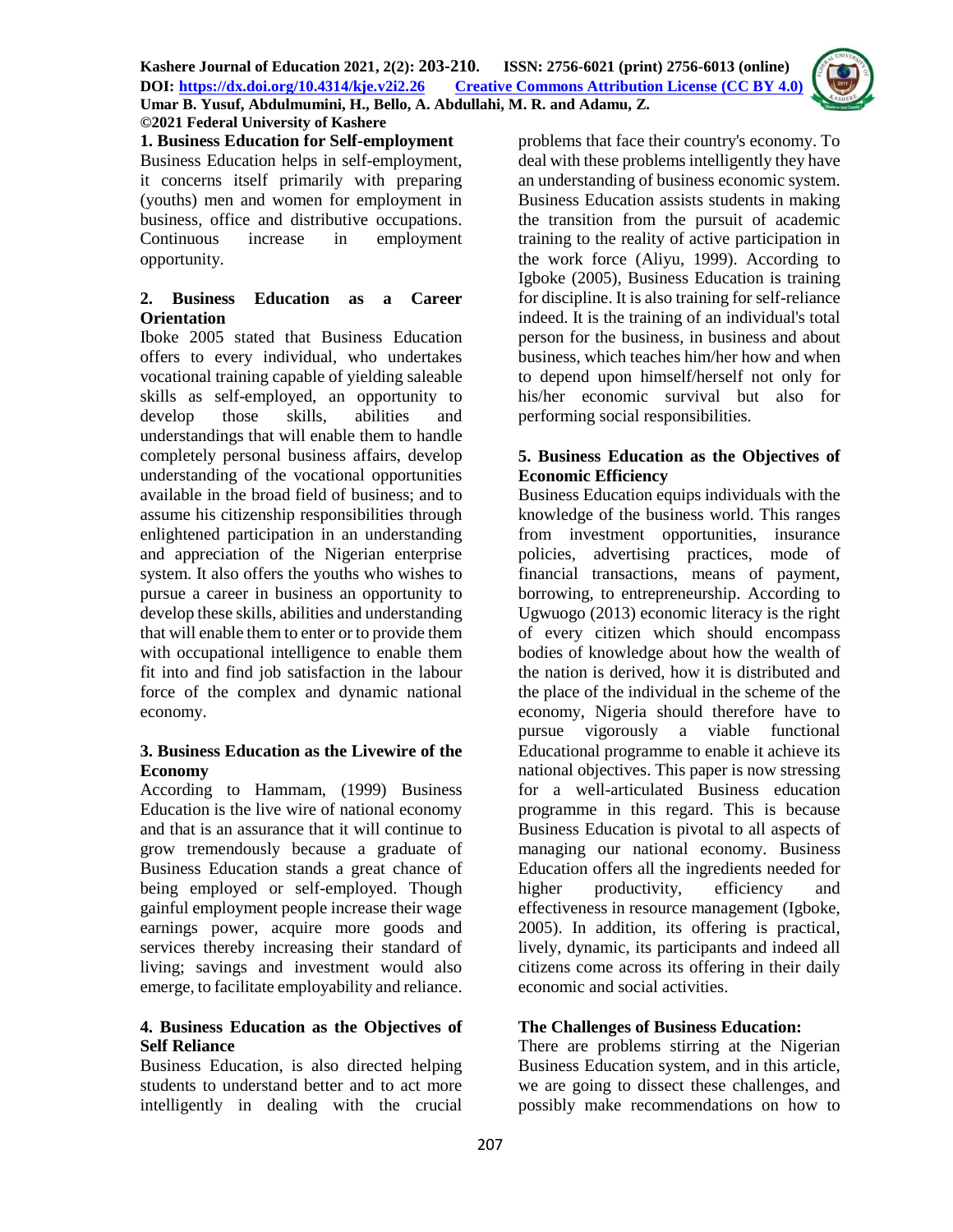

come out of the problems. First of all, let us look at some of the challenges facing Nigerian Business Education.

### **1. Lack of Responsibility and Control**

The challenges of educational development in Nigeria is that of lack of responsibility and lack of control, there is evidence of conflict of interest on the part of education managers in the country at different levels, ranging from the Federal, States as well as the Local Government. For instance, let us take a look at the gap that existed between the State Government and the Federal Government Universities, in terms of school fees, the Federal Government cannot for whatever reason, regulate, let alone to interfere in the affair of the state universities. That is why in the State universities, whatever they decide as school fees are what the students pay. It is also obvious that the control of the educational system is neither in the hand of the federal government, nor the state government lest alone in the hand of local government and this has posed a serious challenge to effective Educational development in the country.

### **2. Political Interference**

This is another problem of Business Education in Nigerian. One of the prevalent challenges in Nigerian schools today is political interference, and politics remained one of the major forces affecting the Educational system in Nigeria. Today, a lot of educational institutions that have been opened are run for sheer political motives in many states of the federation. For instance, admission into Nigerian universities, colleges, and polytechnics are for the most parts of the country, guided by Nigerian politicians, and not determined by students' academic performance. How would you describe a situation, where parents will use their political offices to influence their children's education in Nigeria? (Amoor 2010)

### **3. Examination Malpractices**

Through findings, examination malpractices on the part of the Nigerian students have been identified as one of the challenges witnessed in the Nigerian educational sector today, occasioned by students' poor preparation for

the examination. And this is another set back the Nigerian educational system has experienced. Considering the rising costs of education in Nigeria, in terms of school fees, and enrolment fees, and cost of books including other school materials, students, in fact, even their parents will not for whatever reasons, want to be kept behind, regarding their children's grades, rather they will want to go to extra miles or any length to making sure their children obtain better grades. Another instance is that, most teachers in Nigerian school system are not even helping matters, they will go as far as possible to encourage examination malpractices in Nigerian schools, by way of asking students to sort for their marks and grades, as well as contributing money to teachers, so that they (the students) can secure teachers' assistance during examinations. This is unfortunate! Why? It is because, even the teachers are aware that the students have not prepared for the examination, and they have not encouraged them because they knew that they are standing chances of losing their money, should they encourage the students to read and prepare for their examination.

# **4. Poor Funding**

Underfunding of the Nigerian educational sector, and the negligence in maintaining school facilities, as well as, instructional infrastructure has led to schools getting deteriorated. That is why there are deteriorated classrooms blocks, and libraries and laboratories among other facilities.

# **Conclusion**

These immense importance of Business Education as a panacea for unemployment among youths in Nigeria is really imperative. To meet the needs of the society the National policy on Education emphasizes on Business Education on educational system in recognition of this, Business Education programme was incorporated into our educational system right from the junior secondary school level for a gradual skill development and competency. Certainly this would lead to development of Business Education and lifelong occupation in Nigeria, as far as inculcating right attitudes,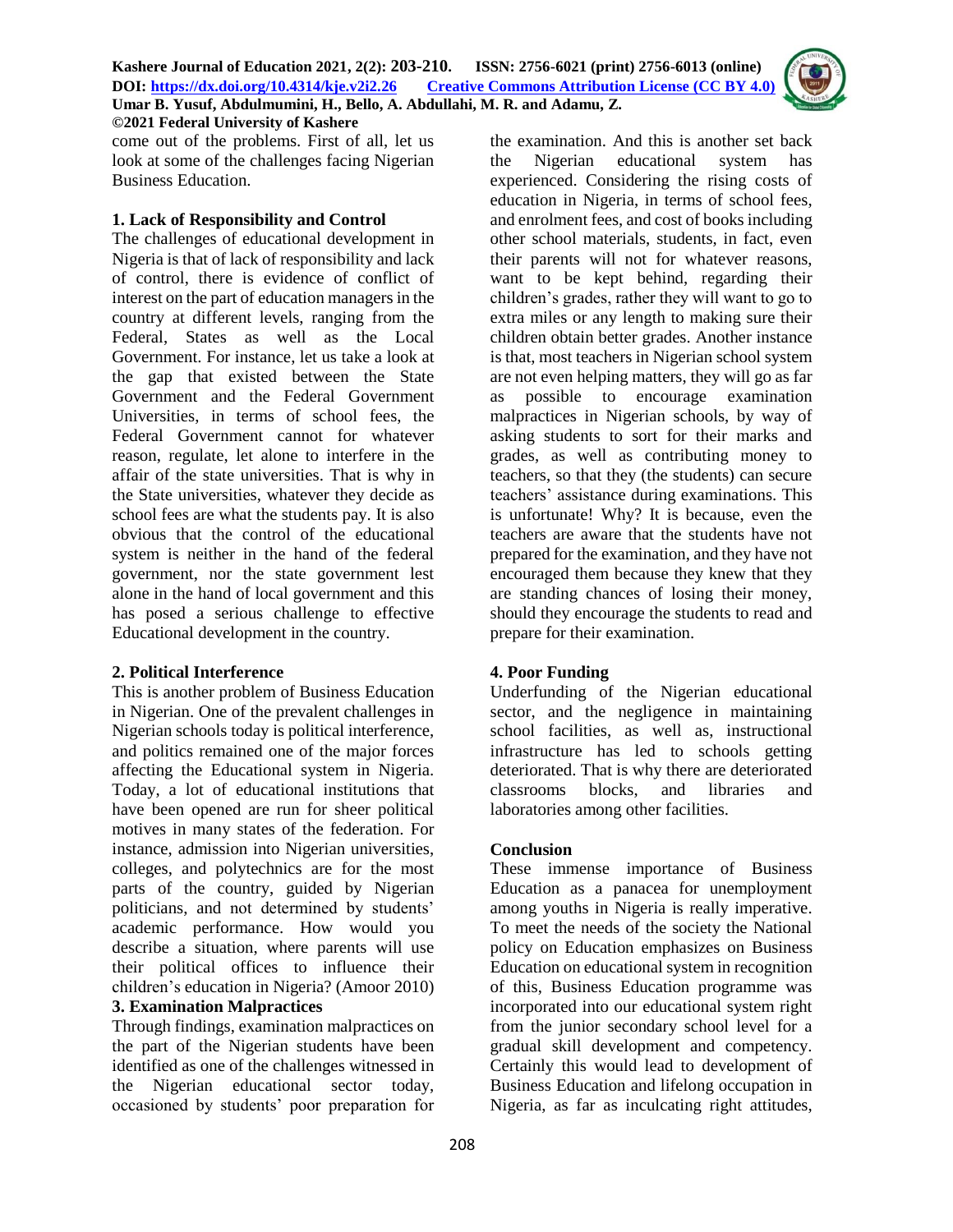

morality, peaceful co-existence and sense of belonging in to the mind of contemporary Nigerian youths.

### **Recommendations**

From the above discussion, the following recommendation were forwarded in promoting Business Education in Nigeria.

- 1. There is the need for equipping Business Education Department with adequate and qualify teachers with necessary materials such as model rooms, typing pools and computer labs to promotes teaching and the learning of the subject.
- 2. Government should make sure that Business Education should be re- introduced in primary school's level as a means of providing rudimentary hint as panacea for un- employment to Nigerian youths.
- 3. There is the need for re-orientation of the Nigerians on the importance of Business Education at all level by organizing seminars, conferences, workshops and sensitization campaign on the relevance of Business Education on youth employability
- 4. Government should provide Business Education teachers with special salary package in order to motivate them to remain in the profession for lifelong.
- 5. Government should re-emphasize and make it mandatory the teaching and learning of Business Education skills at all level of Education in Nigeria.

### **References**

- Abdulkadir A. A. (2011). The role of entrepreneurship education in empowering Nigerian youth. *Business Education J*ournal. 8(1), 14-22.
- Aliyu M. M. (1999). Business education relevance and functionality in Nigeria philosophy of education. *Business Education Journal,* 3(2), 16-35.
- Amoor, S. S. (2010). The need to improve teacher quality in Business Education in Nigerian universities. *International Journal of Education Research* 1(11), 1- 6.
- Amuchie, A. A. & Mastsayi, L. A. (2018). Business Education a panacea for growth of small and medium enterprises & national development.
- Asaju, K. S. A. & Anyio, S. (2014). The rising rate of unemployment in Nigeria the Socio-economic and political implications. *Global Business and Economic Research Journal,* 3(2), 12-32. http:www.journal.globejournal.org.
- Falusi, A. O. (2014), *Employment generation for poverty reduction in Nigeria: Issues for consideration.* Presented at the 21st Celebration of the Development Policy Centre in memory of Professor Ojetunji Aboyade, 9<sup>th</sup> September.
- Hamman, B. K. (1999). The role of business education in national development. *Business Education Journal,* 1(1), 169- 176.
- Igboke, S. A. (2005). Business Education: Principles and Method. Jones Comm Publishers.
- Iwayemi, A. (2013). Youth unemployment in Nigeria – Challenges and way forward*. Paper presented at the World Bank Regional Workshop on Youth. Abuja.*
- Lawal, S. S. (2005). The need to improve teacher quality in business education programme in Nigerian university*. Int. J Education Res 11(1)45-49*
- Osuala, E. O. & Phopham, D. (1975). The Origin of Business Education. Gosten Print Media Limited Offa, pp. 25-46
- Tunji, A. (2019). Nigerian Institute of Social and Economic Research. *Paper presented at annual merit award.*
- Ugwuogo, C. C. (2013). Business education and national development: Issues and challenges. *Journal of Education and Social Research,* 3(4).
- National Planning Commission (2013). Midterm report of the transformation agenda*,*